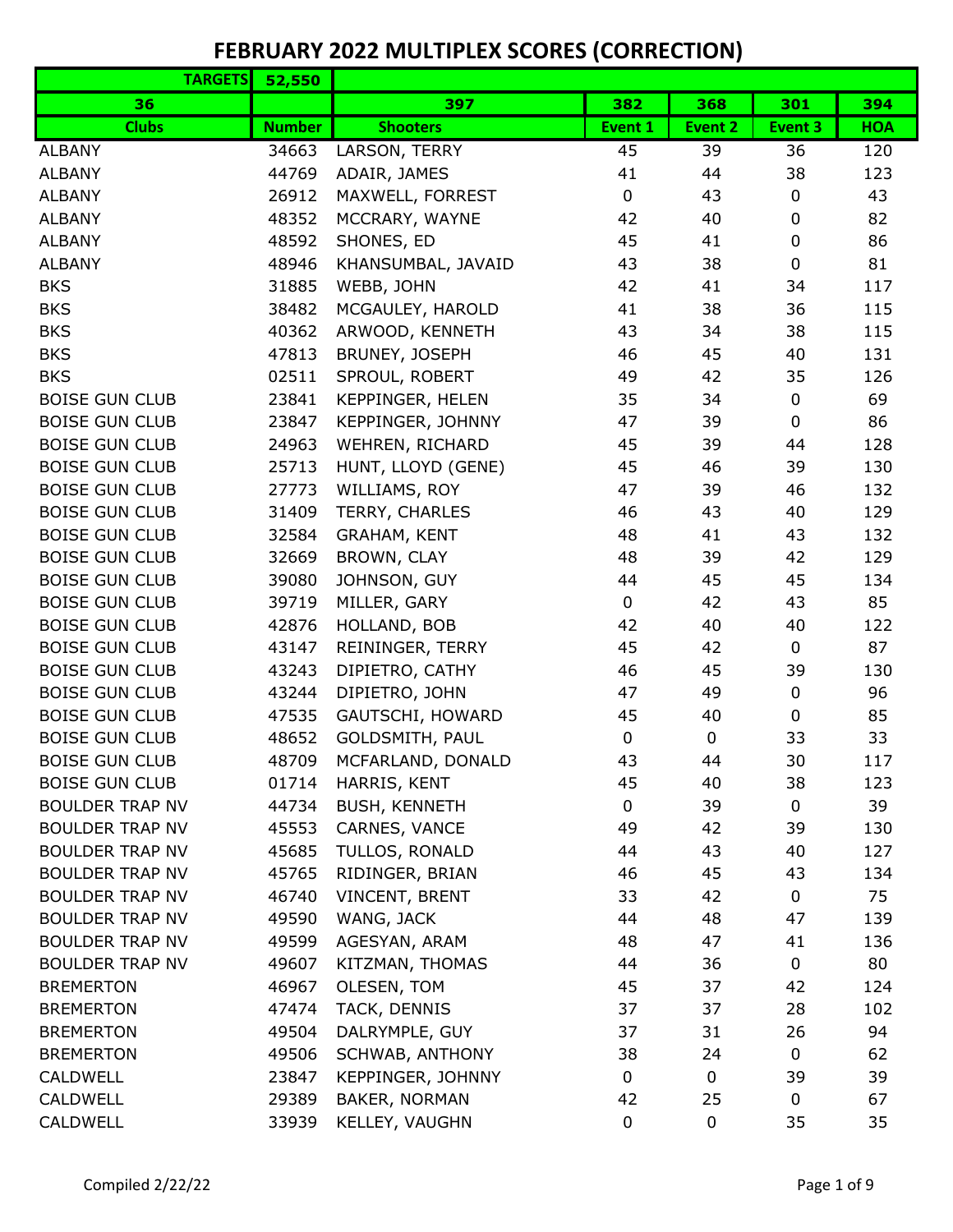| <b>CALDWELL</b>        | 34698 | <b>STRONG, MICHAEL</b> | 44          | 33          | 35          | 112 |
|------------------------|-------|------------------------|-------------|-------------|-------------|-----|
| <b>CALDWELL</b>        | 34901 | KIDNEY, CALVIN         | 43          | 38          | 37          | 118 |
| <b>CALDWELL</b>        | 48106 | WHITE, JAKE            | 46          | 43          | 43          | 132 |
| <b>CALDWELL</b>        | 48130 | FELTY, CHRIS           | 46          | 45          | 44          | 135 |
| <b>CALDWELL</b>        | 48133 | HARRISON, LEVI         | 42          | 39          | 37          | 118 |
| <b>CALDWELL</b>        | 48636 | CLARK, MIKE            | 43          | 43          | 37          | 123 |
| <b>CALDWELL</b>        | 48652 | GOLDSMITH, PAUL        | 38          | 37          | 0           | 75  |
| <b>CALDWELL</b>        | 49496 | RENTERIA, ROBERT       | 49          | 42          | 0           | 91  |
| <b>CALDWELL</b>        | 49701 | BIRCHFIELD, VINCENT    | 38          | 0           | $\pmb{0}$   | 38  |
| <b>CALDWELL</b>        | 49702 | WEIHE, CHARLES         | 45          | 0           | 26          | 71  |
| COSSC                  | 47827 | MACAULAY, GORDON       | $\mathbf 0$ | 40          | $\mathbf 0$ | 40  |
| COSSC                  | 02357 | HAAHEIM, DON           | $\mathbf 0$ | 38          | 0           | 38  |
| <b>COON CREEK</b>      | 38247 | RAMSEY, LINDELL (RAY)  | 43          | 42          | 40          | 125 |
| <b>COON CREEK</b>      | 42717 | GRENZ, LARRIE          | 42          | 37          | 0           | 79  |
| <b>COON CREEK</b>      | 47362 | MARQUEZ, ANITA         | 0           | 0           | 44          | 44  |
| <b>COON CREEK</b>      | 47375 | CRUM, WAYNE            | 46          | 39          | 36          | 121 |
| <b>COON CREEK</b>      | 47387 | WILDMAN, TERRENCE      | 46          | 42          | 0           | 88  |
| <b>COON CREEK</b>      | 48171 | DAVIS, MICHAEL         | 42          | $\mathbf 0$ | $\mathbf 0$ | 42  |
| <b>COON CREEK</b>      | 48451 | HARVEY, KEN            | 47          | 36          | $\pmb{0}$   | 83  |
| COWLITZ PUBLIC SHOOTIN | 45291 | MOORE, PAUL            | 40          | 36          | $\pmb{0}$   | 76  |
| COWLITZ PUBLIC SHOOTIN | 45530 | CRUMRINE, LORAN        | 48          | 34          | 35          | 117 |
| COWLITZ PUBLIC SHOOTIN | 47219 | PAINTER, ROBERT (BOB)  | 50          | 43          | 43          | 136 |
| COWLITZ PUBLIC SHOOTIN | 47802 | HEITZ, LARRY           | 42          | 43          | 30          | 115 |
| COWLITZ PUBLIC SHOOTIN | 48384 | HAUG, ROGER            | 42          | 27          | $\pmb{0}$   | 69  |
| COWLITZ PUBLIC SHOOTIN | 48385 | HEITZ, DEE             | 41          | 32          | $\pmb{0}$   | 73  |
| COWLITZ PUBLIC SHOOTIN | 49632 | TREBILCOCK, SCOTT      | 33          | 24          | 6           | 63  |
| COWLITZ PUBLIC SHOOTIN | 02491 | VORMESTRAND, EDWARD    | 46          | 39          | 34          | 119 |
| <b>CULDESAC</b>        | 44763 | DAU, DENNIS            | 44          | 0           | 0           | 44  |
| <b>CULDESAC</b>        | 45164 | HEWETT, JERRY          | 46          | 39          | 39          | 124 |
| <b>CULDESAC</b>        | 45345 | FALTUS, RON            | 44          | 35          | 36          | 115 |
| <b>CULDESAC</b>        | 46538 | HEIMGARTNER, MARVIN    | 47          | 36          | 45          | 128 |
| <b>CULDESAC</b>        | 46627 | DOTSON, ROY            | 39          | 0           | 0           | 39  |
| <b>CULDESAC</b>        | 46689 | ADAMS, JIM             | 48          | 41          | 49          | 138 |
| <b>CULDESAC</b>        | 47473 | HEWETT, CHAD           | 43          | 40          | 36          | 119 |
| <b>CULDESAC</b>        | 47642 | HELPMAN, JOHN          | 49          | 42          | 44          | 135 |
| <b>CULDESAC</b>        | 47775 | ZINN, ROBERT           | 43          | 37          | $\mathbf 0$ | 80  |
| <b>CULDESAC</b>        | 48399 | <b>BELOIT, GREG</b>    | 45          | 35          | $\mathbf 0$ | 80  |
| <b>CULDESAC</b>        | 48643 | RUCKMAN, AARON         | 49          | 36          | 46          | 131 |
| DEL NORTE ROD & GUN CL | 22928 | <b>BUCKLEY, MARK</b>   | 46          | 39          | $\pmb{0}$   | 85  |
| DEL NORTE ROD & GUN CL | 34710 | HOOKER, HERB           | 49          | 38          | 39          | 126 |
| DEL NORTE ROD & GUN CL | 38416 | HOFFMAN, GRANT (BUD)   | 48          | 40          | 39          | 127 |
| DEL NORTE ROD & GUN CL | 41616 | ROBERTSON, MAC         | 49          | 44          | 47          | 140 |
| DEL NORTE ROD & GUN CL | 41771 | ROBERTSON, KAREN       | 47          | 43          | 0           | 90  |
| DEL NORTE ROD & GUN CL | 43739 | WAKEFIELD, TAMARA      | 48          | 43          | 39          | 130 |
| DEL NORTE ROD & GUN CL | 44984 | DERRICO, JOHN          | 43          | 0           | 0           | 43  |
| DEL NORTE ROD & GUN CL | 45910 | OLSEN, TOM             | 48          | 40          | 46          | 134 |
| DEL NORTE ROD & GUN CL | 46156 | LEVI, LONNIE           | 43          | 42          | 39          | 124 |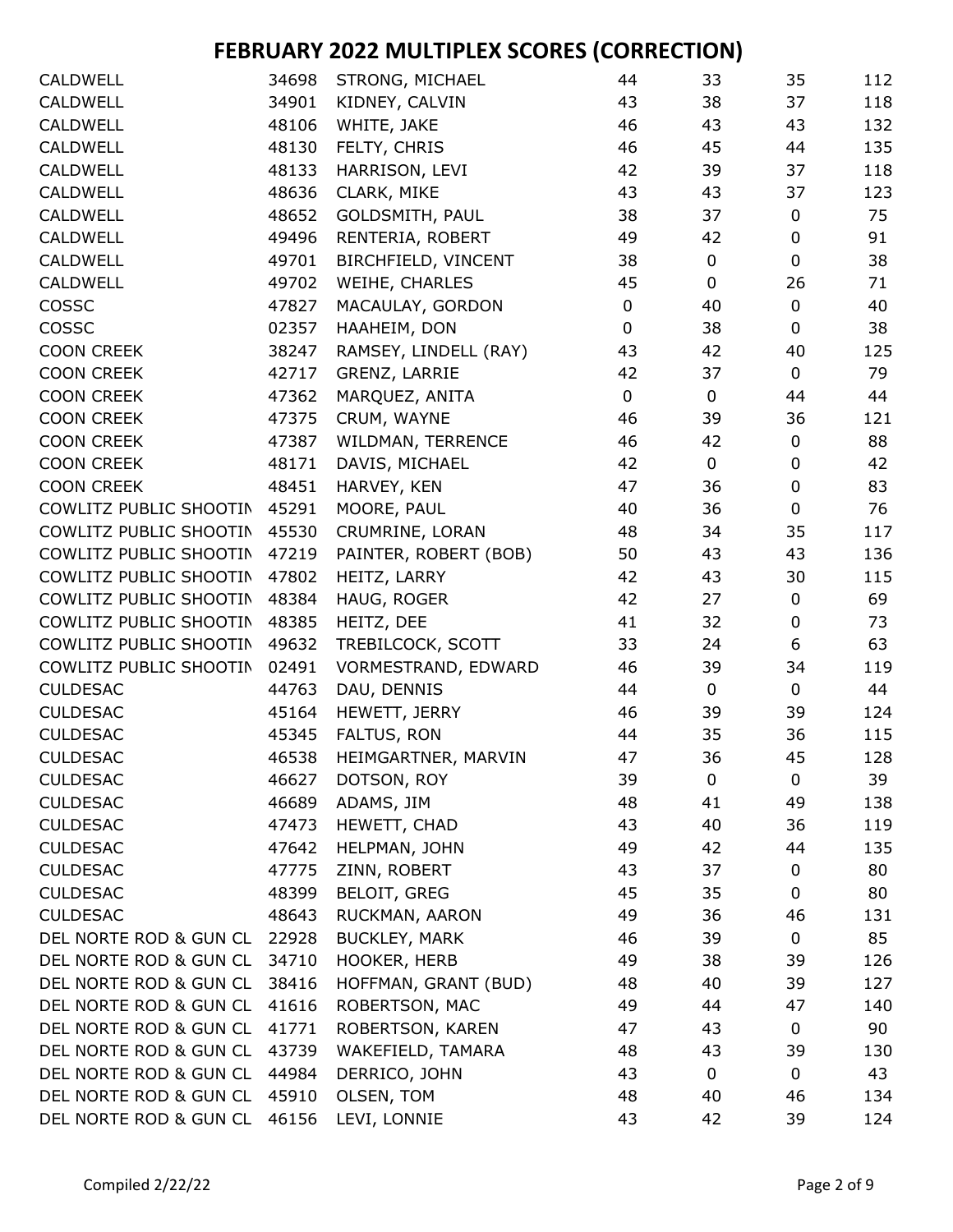| DEL NORTE ROD & GUN CL       | 46432 | SMITH, LYN           | 42 | 41          | 30               | 113 |
|------------------------------|-------|----------------------|----|-------------|------------------|-----|
| DEL NORTE ROD & GUN CL       | 46856 | TAYLOR, KEARY        | 50 | 46          | 48               | 144 |
| DEL NORTE ROD & GUN CL       | 47774 | FLYNN, JAMES         | 46 | 37          | 40               | 123 |
| DEL NORTE ROD & GUN CL       | 48193 | <b>GREENE, LEE</b>   | 42 | 41          | 0                | 83  |
| DEL NORTE ROD & GUN CL       | 48589 | BARRIGAR, LESLIE     | 44 | 38          | 0                | 82  |
| DEL NORTE ROD & GUN CL       | 48742 | JOHNSON, CHRIS       | 36 | 31          | $\mathbf 0$      | 67  |
| EEL RIVER TRAP CLUB          | 20670 | FRUTH, DAVE          | 45 | 37          | 48               | 130 |
| EEL RIVER TRAP CLUB          | 33415 | <b>BUCKO, DENNIS</b> | 43 | 41          | 38               | 122 |
| EEL RIVER TRAP CLUB          | 34164 | TOMICH, JOSEPH       | 49 | 39          | 35               | 123 |
| EEL RIVER TRAP CLUB          | 34687 | PAWLUS, ED           | 38 | 38          | 35               | 111 |
| EEL RIVER TRAP CLUB          | 42446 | BONOMINI, CARL       | 43 | 36          | 38               | 117 |
| EEL RIVER TRAP CLUB          | 47236 | SCHULTZ, TOM         | 46 | 42          | 27               | 115 |
| EEL RIVER TRAP CLUB          | 49001 | WATSON, DAN          | 43 | 37          | 27               | 107 |
| EEL RIVER TRAP CLUB          | 02385 | MYERS JR, LELAND     | 47 | 43          | 42               | 132 |
| EL DORADO                    | 13197 | CARSTEN, LARRY       | 49 | 43          | 41               | 133 |
| EL DORADO                    | 35959 | HOFFMAN, MATTHEW     | 47 | 45          | 50               | 142 |
| EL DORADO                    | 40450 | FIRANZI, DON         | 43 | 39          | 0                | 82  |
| EL DORADO                    | 40618 | WERLING, ROBERT      | 44 | 49          | 45               | 138 |
| EL DORADO                    | 42418 | PHILLIPS, DAVID      | 48 | 36          | 40               | 124 |
| EL DORADO                    | 48762 | RAUCHFUSS, ERIC      | 46 | 46          | 41               | 133 |
| EL DORADO                    | 48763 | MARTIN, MASON        | 47 | 48          | 37               | 132 |
| EL DORADO                    | 48782 | PANOVEC, GARRETT     | 45 | 47          | 36               | 128 |
| EL DORADO                    | 48853 | VANVOORHEES, MICHAEL | 36 | 37          | 37               | 110 |
| EL DORADO                    | 49609 | PANOVEC, KEITH       | 45 | 42          | 0                | 87  |
| EL DORADO                    | 02121 | HOFFMAN, BILL        | 45 | 37          | 44               | 126 |
| EL DORADO                    | 02350 | DEVRIES JR, MARTIN   | 44 | 43          | 44               | 131 |
| EL DORADO                    | 02447 | LEEDY JR, TOM        | 41 | 41          | 39               | 121 |
| EL DORADO                    | 02515 | HOWARD, LANCE        | 45 | 41          | 40               | 126 |
| <b>FALLON</b>                | 40330 | MANHA, MARK          | 44 | 35          | 38               | 117 |
| <b>FALLON</b>                | 40445 | FRANK, BRETT         | 46 | 38          | 43               | 127 |
| <b>FALLON</b>                | 40447 | MONTANA, STEVEN      | 42 | 34          | 35               | 111 |
| <b>FALLON</b>                | 40939 | NORCUTT, CHET        | 42 | 42          | 41               | 125 |
| <b>FALLON</b>                | 41033 | PROCKISH, DAN        | 45 | 36          | 32               | 113 |
| <b>FALLON</b>                | 44394 | ERNST, MATTHEW       | 42 | 36          | 42               | 120 |
| <b>FALLON</b>                | 44574 | HOMER, JASON         | 50 | 46          | 46               | 142 |
| <b>FALLON</b>                | 44912 | NORCUTT, WAYNE       | 49 | 40          | 44               | 133 |
| <b>FALLON</b>                | 45020 | WEBB, COLBY          | 49 | 46          | 42               | 137 |
| <b>FALLON</b>                | 45786 | WEBB, LESTER         | 47 | 44          | 34               | 125 |
| <b>FALLON</b>                | 46327 | PIRKLE, BRODEN       | 43 | 44          | 0                | 87  |
| <b>FALLON</b>                | 47491 | HAGGARD, ALEXIS      | 46 | 45          | $\boldsymbol{0}$ | 91  |
| <b>FALLON</b>                | 47499 | URQUHART, BRODY      | 43 | $\mathbf 0$ | 33               | 76  |
| <b>FALLON</b>                | 48282 | PIRKLE, KENNY        | 49 | 46          | 45               | 140 |
| <b>FALLON</b>                | 49329 | URQUHART, KRIS       | 44 | $\mathbf 0$ | 34               | 78  |
| <b>FALLON</b>                | 02533 | BULLARD JR, RICHARD  | 49 | 44          | 47               | 140 |
| HILLSBORO TRAP AND SKE       | 38767 | MYERS, DARYL         | 43 | 38          | 36               | 117 |
| HILLSBORO TRAP AND SKE       | 39813 | JULIAN, SCOTT        | 46 | 39          | 40               | 125 |
| HILLSBORO TRAP AND SKE 47448 |       | HERZOG, CRAIG        | 42 | 46          | 37               | 125 |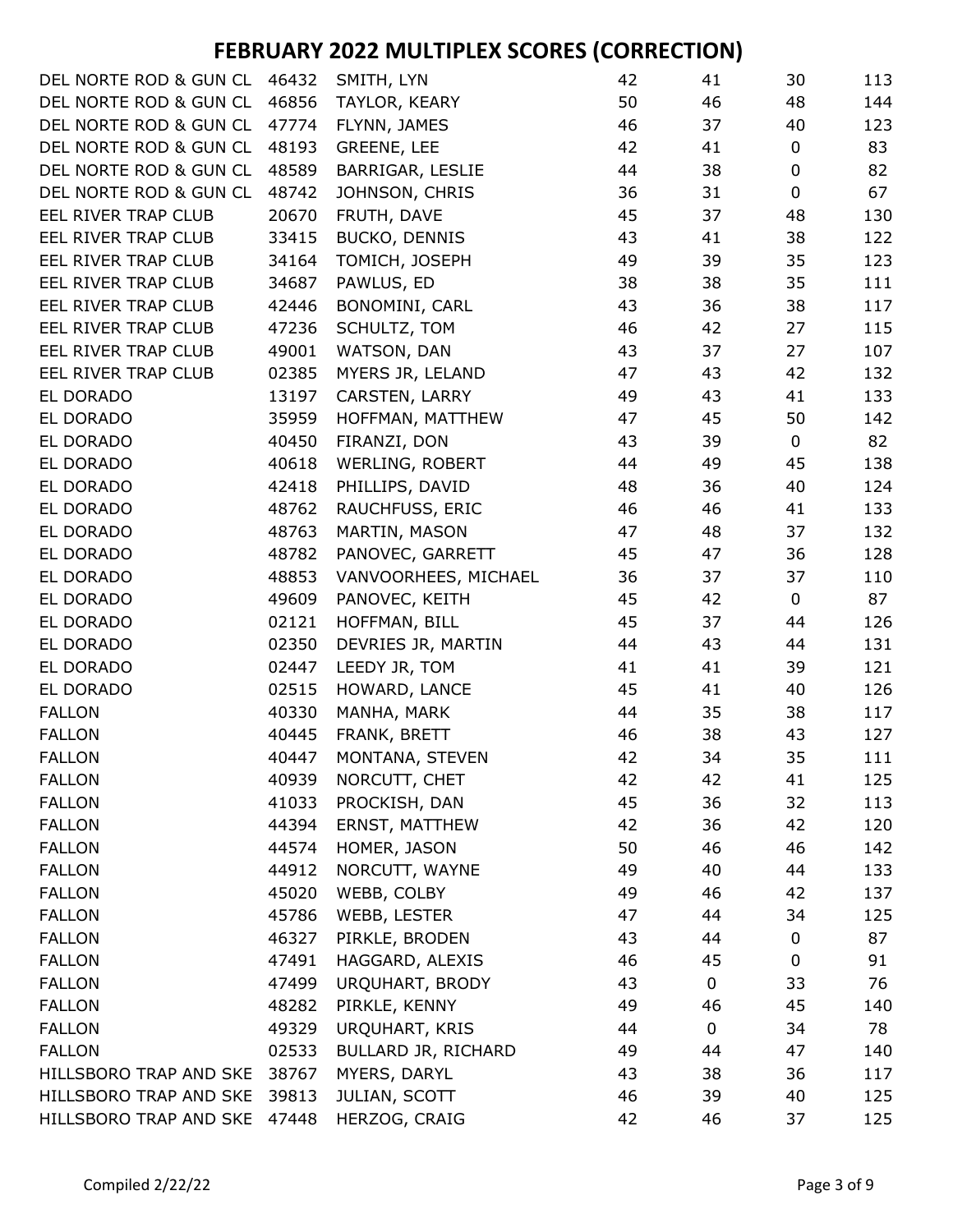| HILLSBORO TRAP AND SKE | 48008 | SCHROEDER, MARK       | 47 | 39 | 44          | 130 |
|------------------------|-------|-----------------------|----|----|-------------|-----|
| <b>JUNEAU GUN CLUB</b> | 41063 | BERTHOLL, WAYNE       | 46 | 26 | 25          | 97  |
| <b>JUNEAU GUN CLUB</b> | 44338 | GODKIN, JERRY         | 48 | 38 | 44          | 130 |
| <b>JUNEAU GUN CLUB</b> | 46948 | SMITH, QUINN          | 49 | 42 | 46          | 137 |
| <b>JUNEAU GUN CLUB</b> | 48031 | MCCAIN, JEFF          | 47 | 43 | $\mathbf 0$ | 90  |
| <b>JUNEAU GUN CLUB</b> | 48405 | ROSE, WILLIAM         | 41 | 40 | 36          | 117 |
| <b>JUNEAU GUN CLUB</b> | 48625 | FUNK, STEVE           | 46 | 39 | 34          | 119 |
| <b>KENMORE</b>         | 27093 | STORLIE, JIM          | 45 | 44 | 41          | 130 |
| <b>KENMORE</b>         | 34315 | MUNSON, ED            | 48 | 44 | 48          | 140 |
| <b>KENMORE</b>         | 37963 | MINER, GREGORY        | 49 | 41 | 41          | 131 |
| <b>KENMORE</b>         | 43898 | ELLIOTT, DAVID        | 46 | 41 | 44          | 131 |
| <b>KENMORE</b>         | 44968 | CARTMILL, CARY        | 35 | 37 | $\mathbf 0$ | 72  |
| <b>KENMORE</b>         | 45737 | GOUGH, ANDREW         | 47 | 39 | 42          | 128 |
| <b>KENMORE</b>         | 46931 | BASSETT III, LAWRENCE | 45 | 36 | 35          | 116 |
| <b>KENMORE</b>         | 47481 | HELMKAMP, JACK        | 49 | 35 | 39          | 123 |
| <b>KENMORE</b>         | 47793 | KENT, MICHAEL         | 45 | 45 | $\mathbf 0$ | 90  |
| <b>KENMORE</b>         | 48431 | MCMURRAY, MICHAEL     | 45 | 47 | 41          | 133 |
| <b>KENMORE</b>         | 48524 | WASSERMAN, RICH       | 45 | 44 | 35          | 124 |
| <b>KENMORE</b>         | 48628 | BACH, MARVIN          | 41 | 48 | 40          | 129 |
| <b>KENMORE</b>         | 49274 | LEWIS, DANIEL         | 41 | 34 | 28          | 103 |
| <b>KENMORE</b>         | 49524 | TOWNE, MASON          | 47 | 38 | 43          | 128 |
| LANGLEY ROD AND GUN CL | 35473 | FOOKS, BRIAN          | 49 | 40 | 44          | 133 |
| LANGLEY ROD AND GUN CL | 39768 | ROSEBOOM, BILL        | 45 | 37 | 42          | 124 |
| LANGLEY ROD AND GUN CI | 40818 | HAZEN, BRIAN          | 48 | 43 | 46          | 137 |
| LANGLEY ROD AND GUN CI | 41440 | FONSECA, JOHN         | 47 | 41 | 40          | 128 |
| LANGLEY ROD AND GUN CI | 42064 | LEUNG, DAVID          | 49 | 35 | 49          | 133 |
| LANGLEY ROD AND GUN CI | 45003 | KAPELUCK, DALE        | 42 | 39 | 31          | 112 |
| LANGLEY ROD AND GUN CI | 47781 | CHANG, PETER          | 41 | 34 | $\pmb{0}$   | 75  |
| LANGLEY ROD AND GUN CI | 47900 | YU, YANG(JUDY)        | 45 | 36 | 0           | 81  |
| LANGLEY ROD AND GUN CI | 48231 | ZHU, (JINZHOU) DANIEL | 35 | 30 | 30          | 95  |
| LANGLEY ROD AND GUN CI | 49009 | KUMAR, RAJAN          | 48 | 36 | 42          | 126 |
| LANGLEY ROD AND GUN CI | 49349 | REMIAS, DUSAN         | 44 | 43 | 38          | 125 |
| LANGLEY ROD AND GUN CI | 49420 | KUN, DANIEL           | 35 | 35 | 38          | 108 |
| LANGLEY ROD AND GUN CI | 49440 | ROUD, SAMUEL          | 46 | 42 | 35          | 123 |
| LANGLEY ROD AND GUN CI | 49443 | <b>BARTOS, STEVE</b>  | 39 | 41 | $\mathbf 0$ | 80  |
| LANGLEY ROD AND GUN CI | 49501 | ZHU, JIUNING(LEO)     | 43 | 36 | 36          | 115 |
| LANGLEY ROD AND GUN CI | 49561 | KOHLI, ANGAD          | 43 | 41 | 0           | 84  |
| LANGLEY ROD AND GUN CI | 01024 | WOODS, GARRY          | 48 | 37 | 27          | 112 |
| LANGLEY ROD AND GUN CI | 02044 | <b>BROTEN, GERALD</b> | 48 | 38 | 43          | 129 |
| LANGLEY ROD AND GUN CI | 02483 | YUEN, WILLIAM         | 46 | 36 | 30          | 112 |
| LANGLEY ROD AND GUN CL | 02484 | CHAU, PAUL            | 37 | 30 | 35          | 102 |
| LANGLEY ROD AND GUN CI | 02532 | WHITE, JAMIE          | 48 | 34 | 39          | 121 |
| <b>LCRGC</b>           | 41422 | DAVIS, LARRY          | 47 | 0  | 44          | 91  |
| <b>LCRGC</b>           | 42044 | FREEMAN, RICK         | 45 | 40 | 37          | 122 |
| <b>LCRGC</b>           | 42431 | WINCHELL, CHARLES     | 42 | 40 | 26          | 108 |
| <b>LCRGC</b>           | 42456 | MALFATTI, NORMAN      | 47 | 35 | 39          | 121 |
| <b>LCRGC</b>           | 43651 | WINCHELL, ROBERT      | 47 | 40 | 38          | 125 |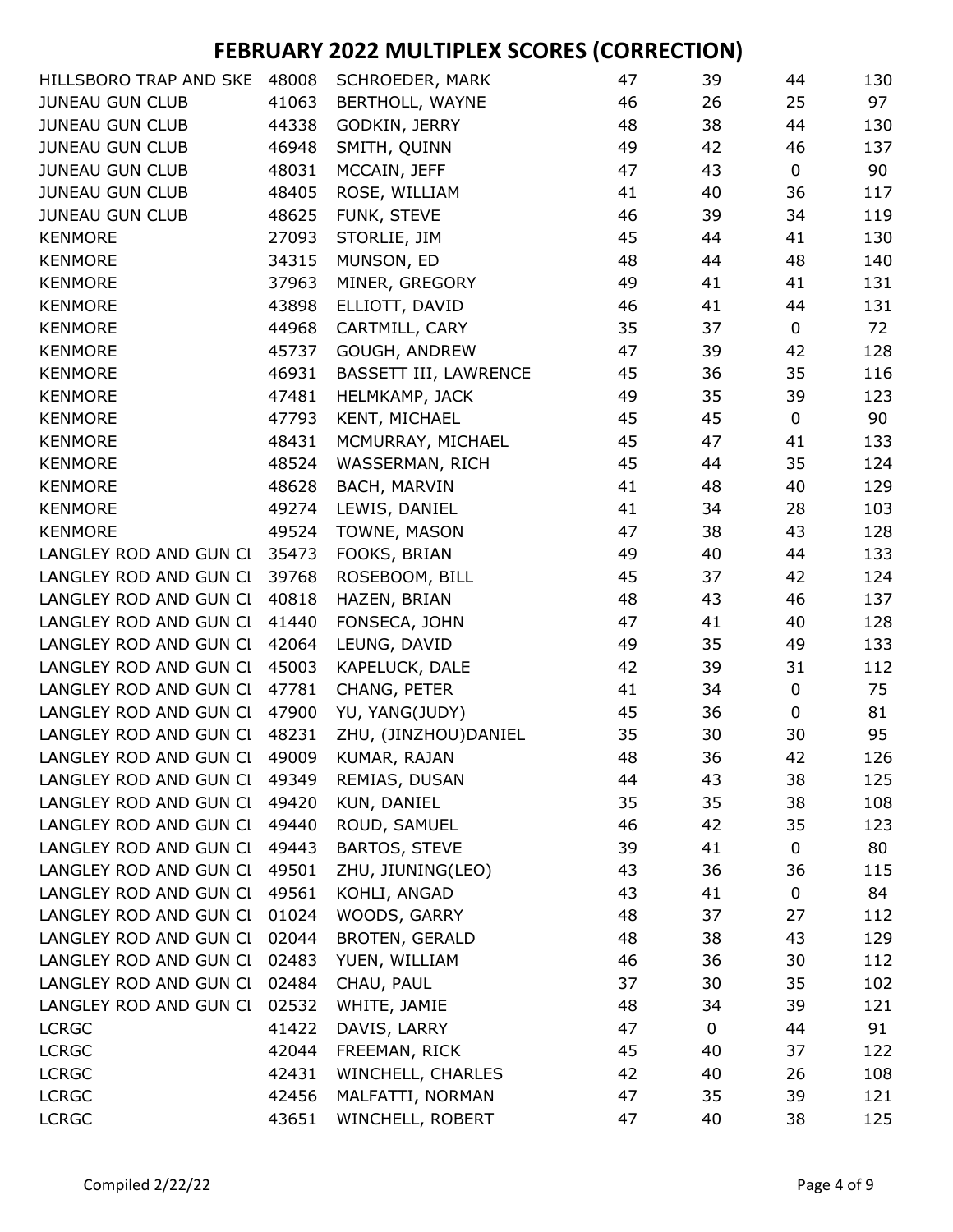| <b>LCRGC</b>                 | 43709 | MATSLER, CRAIG        | 40 | 38          | 35          | 113 |
|------------------------------|-------|-----------------------|----|-------------|-------------|-----|
| <b>LCRGC</b>                 | 44144 | LAZIO, FRANK          | 44 | 44          | 35          | 123 |
| <b>LCRGC</b>                 | 45388 | HOPKINS, TERRY        | 42 | 39          | 20          | 101 |
| <b>LCRGC</b>                 | 45543 | SCULLY, ANDY          | 47 | $\mathbf 0$ | 37          | 84  |
| <b>LCRGC</b>                 | 46011 | PETERS, KENNETH       | 44 | 42          | 34          | 120 |
| <b>LCRGC</b>                 | 47845 | GILLIAM, BEN          | 36 | 31          | 24          | 91  |
| <b>LCRGC</b>                 | 01668 | BIRCH, WELDON         | 44 | 41          | 34          | 119 |
| <b>MADRAS ROD GUN CLUB</b>   | 10792 | MCGUIRE, RICHARD      | 40 | 36          | 36          | 112 |
| MADRAS ROD GUN CLUB          | 26937 | DICKMAN, MARTIN       | 47 | 46          | $\pmb{0}$   | 93  |
| MADRAS ROD GUN CLUB          | 31959 | BOLTON, WILLIAM       | 45 | 38          | $\mathbf 0$ | 83  |
| MADRAS ROD GUN CLUB          | 38613 | THORNBURGH, AMBERS    | 42 | 38          | 37          | 117 |
| <b>MADRAS ROD GUN CLUB</b>   | 37293 | BARNETT, KAREN        | 45 | 43          | 37          | 125 |
| <b>MADRAS ROD GUN CLUB</b>   | 39550 | DRAMEN, MARK          | 45 | 34          | 38          | 117 |
| <b>MADRAS ROD GUN CLUB</b>   | 12278 | BARNETT, GEORGE       | 46 | 38          | 36          | 120 |
| <b>MASON VALLEY GUN CLUB</b> | 13395 | THRAN, RICHARD        | 38 | 36          | 34          | 108 |
| <b>MASON VALLEY GUN CLUB</b> | 37112 | GILL, VIRGIL          | 48 | 42          | $\pmb{0}$   | 90  |
| <b>MASON VALLEY GUN CLUB</b> | 41904 | MILLER, LLOYD (PETE)  | 44 | 34          | $\pmb{0}$   | 78  |
| <b>MASON VALLEY GUN CLUB</b> | 43060 | REYNOLDS, LARRY       | 42 | 39          | 33          | 114 |
| <b>MASON VALLEY GUN CLUB</b> | 43767 | EVASOVIC, JOHN        | 43 | 33          | $\mathbf 0$ | 76  |
| <b>MASON VALLEY GUN CLUB</b> | 47074 | STOFFER, JEFFREY      | 46 | 45          | 40          | 131 |
| MASON VALLEY GUN CLUB        | 49558 | GILL, GEOFF           | 44 | 43          | $\pmb{0}$   | 87  |
| MASON VALLEY GUN CLUB        | 49668 | THORNTON, MAX         | 41 | 39          | $\pmb{0}$   | 80  |
| <b>MEDFORD</b>               | 37899 | WORTHING, DAVID       | 46 | 36          | 43          | 125 |
| <b>MEDFORD</b>               | 01630 | MANN, MIKE            | 49 | 37          | 38          | 124 |
| NANAIMO                      | 12641 | DENTON, GEORGE        | 44 | 38          | 37          | 119 |
| NANAIMO                      | 21619 | WEBBER, DARRYL        | 50 | 41          | 46          | 137 |
| NANAIMO                      | 40657 | JONES, RON            | 44 | 44          | 39          | 127 |
| NANAIMO                      | 41682 | <b>BROOKS, GORDON</b> | 42 | 39          | 43          | 124 |
| NANAIMO                      | 41683 | <b>BROOKS, SHERRY</b> | 37 | 43          | 34          | 114 |
| NANAIMO                      | 42849 | DUNCAN, JOHN          | 44 | 39          | 38          | 121 |
| NANAIMO                      | 44009 | TEER, THOMAS          | 46 | 38          | 40          | 124 |
| NANAIMO                      | 44401 | WEBBER, CHUCK         | 46 | 45          | 47          | 138 |
| NANAIMO                      | 45535 | <b>CURTIS, CLIFF</b>  | 45 | 37          | 40          | 122 |
| NANAIMO                      | 45681 | SAVAGE, TRACY         | 42 | 36          | $\mathbf 0$ | 78  |
| NANAIMO                      | 46860 | HASLAM, BENTON        | 44 | 43          | 39          | 126 |
| NANAIMO                      | 47468 | MCLEOD, HARRY         | 46 | 36          | 36          | 118 |
| NANAIMO                      | 47941 | JONES, COLIN          | 36 | 43          | 28          | 107 |
| NANAIMO                      | 47986 | MAYZES, JOE           | 37 | 38          | 35          | 110 |
| NANAIMO                      | 48525 | SAMPSON, KEN          | 42 | 39          | 34          | 115 |
| <b>NANAIMO</b>               | 48580 | WILMAN, TOM           | 42 | 34          | 34          | 110 |
| NANAIMO                      | 48583 | PARRY, DEAN           | 47 | 42          | 26          | 115 |
| NANAIMO                      | 49057 | BARBER, GARY          | 41 | 30          | 33          | 104 |
| NANAIMO                      | 49464 | STCYR, LLOYD          | 45 | 39          | 35          | 119 |
| <b>NEWMAN SWAMP RATS</b>     | 33119 | PUCKETT, ESTHER       | 47 | 43          | 42          | 132 |
| <b>NEWMAN SWAMP RATS</b>     | 49164 | REARDON, TIMOTHY      | 44 | 34          | 26          | 104 |
| <b>NEWMAN SWAMP RATS</b>     | 40731 | BONILLA, EDGAR        | 42 | 44          | 39          | 125 |
| <b>NEWMAN SWAMP RATS</b>     | 40736 | ELDREDGE, IRV         | 45 | 40          | 38          | 123 |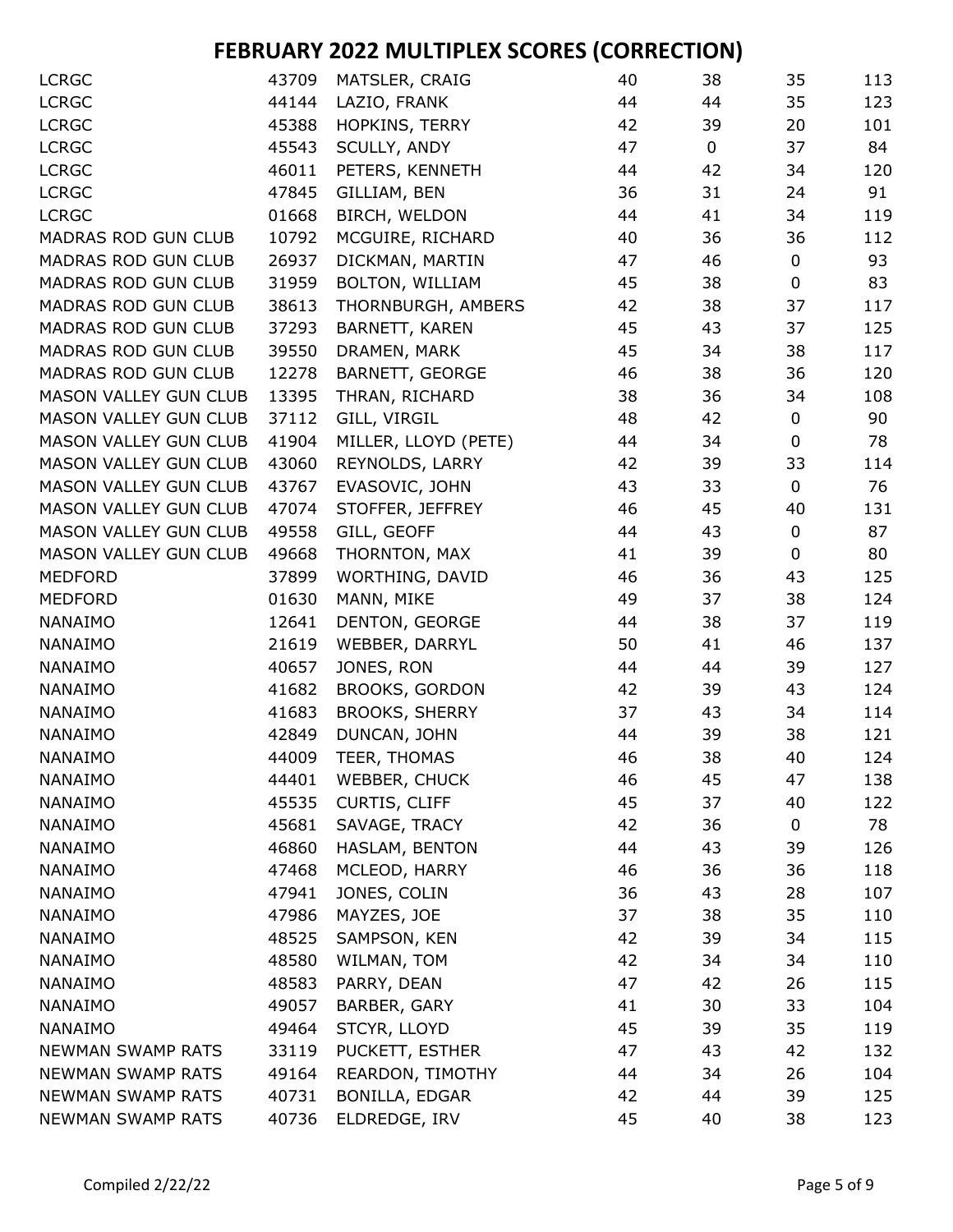| <b>NEWMAN SWAMP RATS</b> | 40739 | KING, DOUGLAS        | 45 | 42 | 43          | 130 |
|--------------------------|-------|----------------------|----|----|-------------|-----|
| <b>NEWMAN SWAMP RATS</b> | 45495 | LAYNE, DANNY         | 48 | 41 | 42          | 131 |
| <b>NEWMAN SWAMP RATS</b> | 46153 | BALLARD, JEFF        | 46 | 42 | 43          | 131 |
| <b>NEWMAN SWAMP RATS</b> | 46781 | MATTHEWS, BJ         | 40 | 47 | 41          | 128 |
| <b>NEWMAN SWAMP RATS</b> | 47865 | STEMAN, JON          | 47 | 46 | 44          | 137 |
| <b>NEWMAN SWAMP RATS</b> | 48083 | FORSYTHE, DARRELL    | 46 | 36 | 41          | 123 |
| <b>NEWMAN SWAMP RATS</b> | 48226 | LAMB, LOREN          | 38 | 41 | 37          | 116 |
| <b>NEWMAN SWAMP RATS</b> | 48299 | ANDERSEN, ERIC       | 44 | 30 | 38          | 112 |
| <b>NEWMAN SWAMP RATS</b> | 48300 | EBENAL, GREGG        | 47 | 43 | 48          | 138 |
| <b>NEWMAN SWAMP RATS</b> | 48301 | EBENAL, MICHAEL      | 43 | 41 | 39          | 123 |
| <b>NEWMAN SWAMP RATS</b> | 48302 | YOUNG, DAVE          | 47 | 43 | 38          | 128 |
| <b>NEWMAN SWAMP RATS</b> | 48428 | MARGARITE, ROBERT    | 50 | 44 | 45          | 139 |
| <b>NEWMAN SWAMP RATS</b> | 48429 | REARDON, RYAN        | 45 | 41 | 40          | 126 |
| <b>NEWMAN SWAMP RATS</b> | 48663 | WADDELL, KEVIN       | 49 | 43 | 48          | 140 |
| <b>NEWMAN SWAMP RATS</b> | 48752 | POULSON, LOREN       | 40 | 39 | 40          | 119 |
| <b>NEWMAN SWAMP RATS</b> | 48765 | BLANK, TIM           | 49 | 45 | 32          | 126 |
| <b>NEWMAN SWAMP RATS</b> | 48980 | CARDOZO, MELVIN      | 45 | 38 | 37          | 120 |
| <b>NEWMAN SWAMP RATS</b> | 48982 | ECKHARDT, DAVID      | 34 | 41 | 36          | 111 |
| <b>NEWMAN SWAMP RATS</b> | 48988 | KARABINIS, DEMITRIOS | 46 | 45 | 39          | 130 |
| <b>NEWMAN SWAMP RATS</b> | 49115 | PETERSEN, JAYCEE     | 40 | 46 | 42          | 128 |
| <b>NEWMAN SWAMP RATS</b> | 49118 | WILDEMAN, STEVE      | 48 | 45 | 37          | 130 |
| <b>NEWMAN SWAMP RATS</b> | 49141 | PETERSEN, JESSLYN    | 48 | 43 | 43          | 134 |
| <b>NEWMAN SWAMP RATS</b> | 49299 | STILWELL, JORDAN     | 45 | 34 | 38          | 117 |
| <b>NEWMAN SWAMP RATS</b> | 49351 | CORNWELL, TODD       | 41 | 38 | 0           | 79  |
| <b>NEWMAN SWAMP RATS</b> | 49612 | LERNO, DYLAN         | 48 | 44 | 44          | 136 |
| <b>NEWMAN SWAMP RATS</b> | 49636 | JAMES, JAKE          | 50 | 44 | 46          | 140 |
| <b>NEWMAN SWAMP RATS</b> | 49637 | ROBINSON, BRENDEN    | 44 | 43 | 29          | 116 |
| <b>NEWMAN SWAMP RATS</b> | 33120 | PUCKETT, JIMMIE      | 48 | 44 | 44          | 136 |
| <b>NEWMAN SWAMP RATS</b> | 41769 | WILSON, IAIN         | 46 | 48 | 43          | 137 |
| <b>NEWMAN SWAMP RATS</b> | 49135 | ALQUIST, BRIAN       | 48 | 44 | 48          | 140 |
| NORTH OKANAGAN - NOTS    | 49228 | HARDY, EDWARD        | 47 | 46 | 43          | 136 |
| NORTH OKANAGAN - NOTS    | 02118 | MILLER, RON          | 38 | 31 | 30          | 99  |
| <b>PAWNEE</b>            | 42477 | COOPER, KERRY        | 47 | 40 | 45          | 132 |
| <b>PAWNEE</b>            | 42478 | DAVIS, KEVIN         | 46 | 38 | 42          | 126 |
| <b>PAWNEE</b>            | 42493 | ROSE, LEON           | 48 | 37 | 44          | 129 |
| <b>PAWNEE</b>            | 42542 | CURTIS, JIM          | 45 | 42 | 33          | 120 |
| <b>PAWNEE</b>            | 42637 | THOMAS, DEAN         | 48 | 45 | 34          | 127 |
| <b>PAWNEE</b>            | 42953 | FISCUS, GARY         | 44 | 40 | 39          | 123 |
| <b>PAWNEE</b>            | 43169 | BANEY, WAYNE         | 41 | 40 | 0           | 81  |
| <b>PAWNEE</b>            | 44766 | DIBLE, PAUL          | 49 | 39 | 49          | 137 |
| <b>PAWNEE</b>            | 44819 | VAUGHN, TREVOR       | 50 | 43 | 44          | 137 |
| <b>PAWNEE</b>            | 44916 | KINDVALL, DARYL      | 45 | 39 | 33          | 117 |
| <b>PAWNEE</b>            | 44963 | FINDLEY, TERRY       | 37 | 43 | 43          | 123 |
| <b>PAWNEE</b>            | 46077 | MCCASLAND, EARL      | 47 | 37 | 36          | 120 |
| <b>PAWNEE</b>            | 47276 | EGBERT, RON          | 48 | 0  | $\mathbf 0$ | 48  |
| PAWNEE                   | 49487 | FINDLEY, MARK        | 44 | 42 | 38          | 124 |
| POCATELLO TRAP CLUB      | 24902 | LEWIS, BRUCE         | 46 | 40 | 41          | 127 |
|                          |       |                      |    |    |             |     |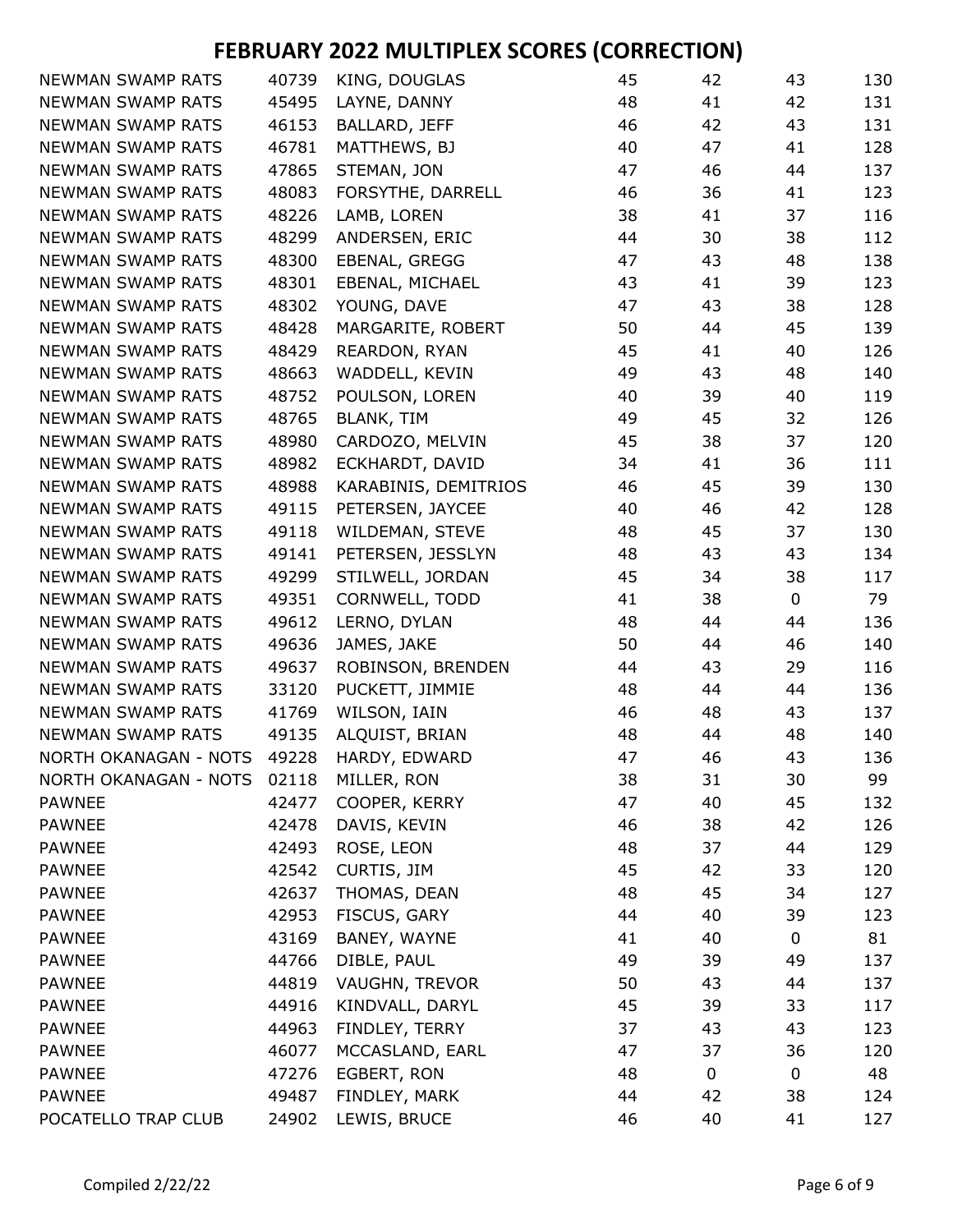| POCATELLO TRAP CLUB  | 35518 | AMES, DARIN             | 45 | 33          | 43          | 121 |
|----------------------|-------|-------------------------|----|-------------|-------------|-----|
| POCATELLO TRAP CLUB  | 46377 | BRINGHURST, ALEX        | 50 | 40          | 40          | 130 |
| POCATELLO TRAP CLUB  | 47912 | TOMLIN, BOB             | 48 | 40          | 38          | 126 |
| POCATELLO TRAP CLUB  | 48528 | JOHNSON, STEVE          | 38 | $\mathbf 0$ | $\pmb{0}$   | 38  |
| <b>REDDING</b>       | 21737 | SMITH, LAWRENCE         | 36 | 35          | $\mathbf 0$ | 71  |
| <b>REDDING</b>       | 26675 | <b>WEATHERBEE, RUSS</b> | 45 | 44          | 44          | 133 |
| <b>REDDING</b>       | 32644 | WARREN, JOHN            | 47 | 41          | 43          | 131 |
| <b>REDDING</b>       | 42545 | HUNT, BOB               | 47 | 38          | 42          | 127 |
| <b>REDDING</b>       | 43529 | HUNT SR, ALLAN          | 42 | 35          | 36          | 113 |
| <b>REDDING</b>       | 46125 | STETSER, JEREMY         | 48 | 46          | 39          | 133 |
| <b>REDDING</b>       | 48919 | EVANS, KEITH            | 45 | 38          | 43          | 126 |
| <b>REDDING</b>       | 48989 | EVANS, KATHERINE        | 39 | 34          | 31          | 104 |
| <b>REDDING</b>       | 49082 | <b>BIGGINS, GARY</b>    | 48 | 43          | 44          | 135 |
| <b>REDDING</b>       | 02443 | WATTERS, JIM            | 43 | 41          | $\mathbf 0$ | 84  |
| ROSEBURG ROD AND GUN | 32046 | SCHINDLER, DAN          | 47 | 36          | 44          | 127 |
| ROSEBURG ROD AND GUN | 34552 | HOGAN, QUENTIN          | 45 | 35          | $\mathbf 0$ | 80  |
| ROSEBURG ROD AND GUN | 41568 | HILLMICK, RICK          | 48 | 41          | 42          | 131 |
| ROSEBURG ROD AND GUN | 41681 | BAYLISS, BILL           | 46 | 39          | $\pmb{0}$   | 85  |
| ROSEBURG ROD AND GUN | 41717 | SCHINDLER, KRYSTAL      | 50 | 46          | 48          | 144 |
| ROSEBURG ROD AND GUN | 42084 | BACKEN, JOHN            | 50 | 47          | 47          | 144 |
| ROSEBURG ROD AND GUN | 47479 | MILLER, KEVIN           | 39 | 39          | $\pmb{0}$   | 78  |
| ROSEBURG ROD AND GUN | 47480 | MILLER, LESA            | 40 | 40          | 0           | 80  |
| ROSEBURG ROD AND GUN | 48658 | LONG, SAMUEL            | 46 | 43          | 38          | 127 |
| ROSEBURG ROD AND GUN | 49307 | SAWYER, RYDER           | 45 | 44          | 0           | 89  |
| ROSEBURG ROD AND GUN | 01006 | HANDY, DARO             | 46 | 43          | 0           | 89  |
| ROSEBURG ROD AND GUN | 01669 | LEACH, DEAN             | 48 | 43          | 0           | 91  |
| <b>SOSA</b>          | 23966 | DUNCAN, BLAIR           | 46 | 43          | 43          | 132 |
| <b>SOSA</b>          | 25467 | PEDERSEN, ED            | 46 | $\mathbf 0$ | 46          | 92  |
| <b>SOSA</b>          | 28363 | DARKE, CLIFF            | 44 | 42          | $\pmb{0}$   | 86  |
| <b>SOSA</b>          | 30135 | PORTELANCE, JOSEPH      | 39 | 39          | $\pmb{0}$   | 78  |
| <b>SOSA</b>          | 45398 | NEUFELD, DAVID          | 45 | 39          | $\mathbf 0$ | 84  |
| <b>SOSA</b>          | 47331 | LEAMONT, MICHAEL        | 37 | 42          | 36          | 115 |
| SPRING CREEK         | 44376 | ADAMS, RICH             | 44 | 39          | 42          | 125 |
| <b>SPRING CREEK</b>  | 45220 | ADAMS, MARY ELLEN       | 36 | 31          | 31          | 98  |
| <b>SPRING CREEK</b>  | 46904 | MARLEY, CORY            | 45 | 40          | 35          | 120 |
| <b>SPRING CREEK</b>  | 47089 | LONDON, ALAN            | 39 | 40          | 34          | 113 |
| <b>SPRING CREEK</b>  | 47235 | MATYS, GERALD           | 48 | 46          | 48          | 142 |
| <b>SPRING CREEK</b>  | 47333 | COFFIN, MATT            | 48 | 42          | 47          | 137 |
| <b>SPRING CREEK</b>  | 47334 | REUTNER, SCOTT          | 44 | 45          | 39          | 128 |
| <b>SPRING CREEK</b>  | 48291 | PALACIO, JOHN           | 39 | 37          | 33          | 109 |
| <b>SPRING CREEK</b>  | 48391 | DORSA, STEPHEN          | 47 | 44          | 41          | 132 |
| <b>SPRING CREEK</b>  | 48535 | WHALEN, BRUCE           | 49 | 47          | 39          | 135 |
| <b>SPRING CREEK</b>  | 48536 | WILLIAMS, CASEY         | 47 | 44          | 40          | 131 |
| <b>SPRING CREEK</b>  | 48930 | WIPF, JAKE              | 48 | 44          | 41          | 133 |
| <b>SPRING CREEK</b>  | 49430 | BELSHER, MARTIN         | 44 | 41          | 42          | 127 |
| <b>WENATCHEE</b>     | 28020 | PIETRANDREA, JOHN       | 40 | 32          | 24          | 96  |
| <b>WENATCHEE</b>     | 28574 | SNITILY, KYLE           | 46 | 33          | 33          | 112 |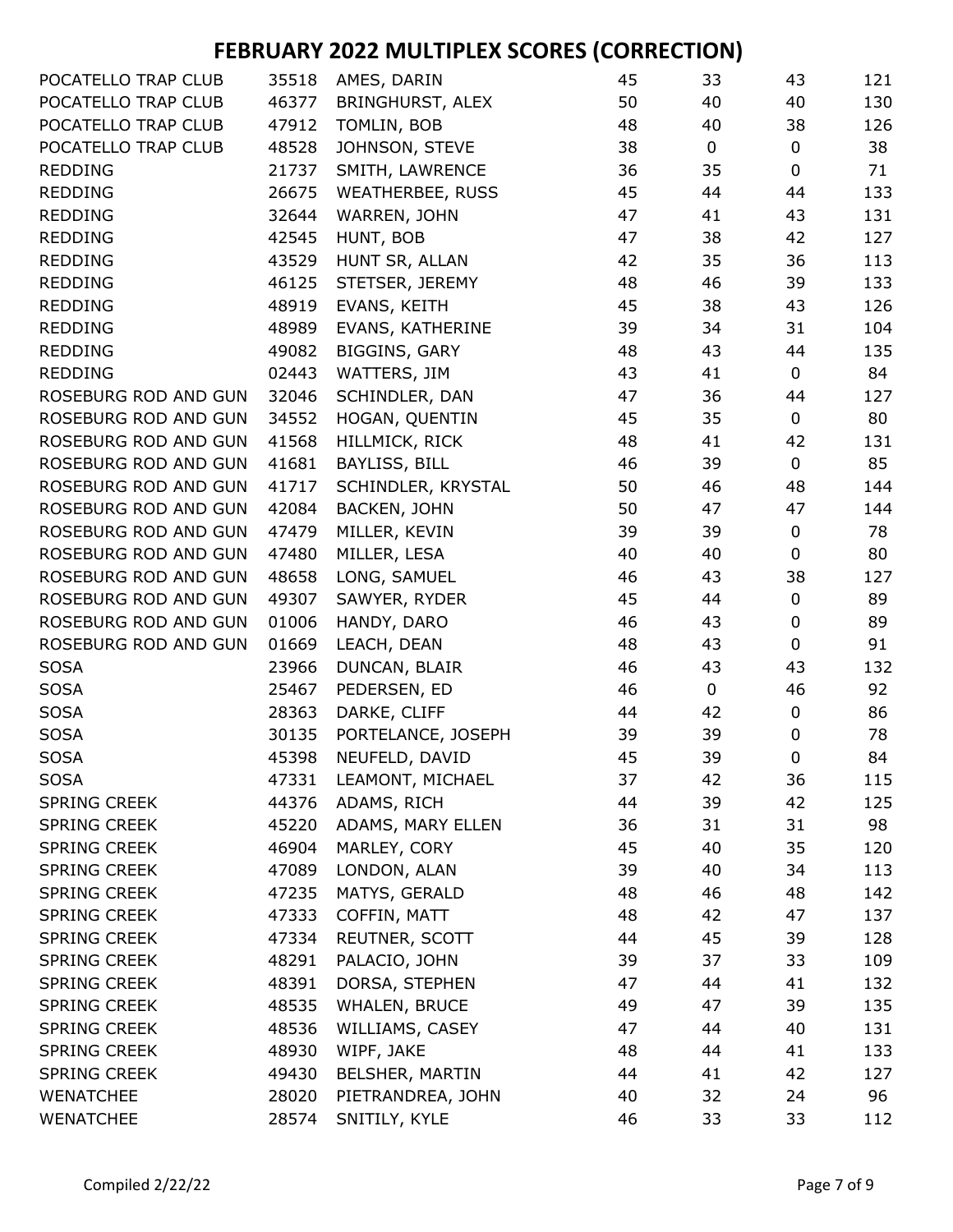| <b>WENATCHEE</b> | 29397 | DAVIES JR, DAN           | 47          | 31        | 42          | 120 |
|------------------|-------|--------------------------|-------------|-----------|-------------|-----|
| <b>WENATCHEE</b> | 29425 | SMITH, DALE              | 45          | 43        | $\mathbf 0$ | 88  |
| <b>WENATCHEE</b> | 36948 | LIPPERT, BEN             | 43          | 45        | 35          | 123 |
| <b>WENATCHEE</b> | 38926 | MAIN, TJ                 | 50          | 42        | 50          | 142 |
| <b>WENATCHEE</b> | 39758 | JAMES, BRIAN             | 45          | 35        | 43          | 123 |
| <b>WENATCHEE</b> | 41890 | MILLER, DAN              | 39          | 38        | 35          | 112 |
| <b>WENATCHEE</b> | 44074 | MAIN, TINA               | 43          | 39        | 40          | 122 |
| <b>WENATCHEE</b> | 44741 | KNEBEL, ED               | 42          | 40        | 42          | 124 |
| <b>WENATCHEE</b> | 45320 | PEERY, JAMES             | 50          | 48        | 41          | 139 |
| <b>WENATCHEE</b> | 46027 | PEERY, STACY             | 38          | 41        | 34          | 113 |
| <b>WENATCHEE</b> | 46095 | MANCHESTER, CRAIG        | 46          | 41        | $\pmb{0}$   | 87  |
| <b>WENATCHEE</b> | 46739 | WEISS, ROLAND            | 44          | 33        | 0           | 77  |
| <b>WENATCHEE</b> | 46930 | DOWNS, PAUL              | 47          | 43        | $\pmb{0}$   | 90  |
| <b>WENATCHEE</b> | 47725 | RICH, CHARLES            | 41          | 42        | $\pmb{0}$   | 83  |
| <b>WENATCHEE</b> | 47818 | <b>BRATRUDE, BRUCE</b>   | 43          | 42        | 37          | 122 |
| <b>WENATCHEE</b> | 47932 | RICH, BRAD               | 37          | 35        | $\pmb{0}$   | 72  |
| <b>WENATCHEE</b> | 48649 | NIEMAN, JASON            | 48          | 41        | 40          | 129 |
| <b>WENATCHEE</b> | 49198 | HILL, MICHAEL            | 40          | 39        | $\pmb{0}$   | 79  |
| <b>WENATCHEE</b> | 49389 | BRAY, KEEGAN             | 46          | 44        | 41          | 131 |
| WINNEMUCCA       | 42384 | <b>BLACK, MIKE</b>       | 39          | 0         | $\pmb{0}$   | 39  |
| WINNEMUCCA       | 42502 | <b>BLACK, JUDY</b>       | 39          | 43        | $\pmb{0}$   | 82  |
| WINNEMUCCA       | 43645 | KIEBER, JOHN             | $\mathbf 0$ | 0         | $\mathbf 0$ | 0   |
| WINNEMUCCA       | 46599 | SIMPSON, AARON           | 47          | 47        | 43          | 137 |
| WINNEMUCCA       | 47678 | SIMPSON, KATHRYN         | 43          | 37        | $\mathbf 0$ | 80  |
| WINNEMUCCA       | 47836 | HENRIOD, JEFF            | 0           | $\pmb{0}$ | $\pmb{0}$   | 0   |
| WINNEMUCCA       | 47837 | WOOLEVER, JEFFREY        | $\mathbf 0$ | 0         | $\pmb{0}$   | 0   |
| WINNEMUCCA       | 47967 | SIMMONS, LANE            | 46          | 35        | 36          | 117 |
| WINNEMUCCA       | 49018 | JAMES, MATT              | 47          | 42        | 36          | 125 |
| WINNEMUCCA       | 49221 | MOON, JAMES              | 41          | 45        | 40          | 126 |
| YAKIMA VALLEY    | 13640 | CUSHING, JOHN            | $\pmb{0}$   | 46        | $\pmb{0}$   | 46  |
| YAKIMA VALLEY    | 28107 | LINT, DONALD             | 46          | 46        | 44          | 136 |
| YAKIMA VALLEY    | 29671 | SIMON, STEVE             | 50          | 44        | 48          | 142 |
| YAKIMA VALLEY    | 31987 | SEIPEL, DONALD           | 46          | 0         | $\pmb{0}$   | 46  |
| YAKIMA VALLEY    | 34872 | BLANKENSHIP, DJ (DENNIS) | 42          | 41        | 39          | 122 |
| YAKIMA VALLEY    | 37007 | TURNBULL, JAMES          | 48          | 39        | 43          | 130 |
| YAKIMA VALLEY    | 37794 | KLINGELE, PAUL           | 46          | 0         | 39          | 85  |
| YAKIMA VALLEY    | 38885 | KLINGELE, JENNIFER       | 49          | 0         | 0           | 49  |
| YAKIMA VALLEY    | 39187 | KLINGELE, JOHN           | 0           | 0         | 38          | 38  |
| YAKIMA VALLEY    | 39196 | KLINGELE, DALE           | 48          | 42        | $\pmb{0}$   | 90  |
| YAKIMA VALLEY    | 39274 | KLINGELE, JAMES          | 47          | 0         | 0           | 47  |
| YAKIMA VALLEY    | 39837 | KLINGELE, ED             | 0           | 0         | 40          | 40  |
| YAKIMA VALLEY    | 41487 | SANDEN, KEN              | 35          | 0         | 0           | 35  |
| YAKIMA VALLEY    | 41624 | WHITE, RICHARD           | 50          | 42        | 45          | 137 |
| YAKIMA VALLEY    | 42065 | MITCHELL, JEFF           | 47          | 37        | 46          | 130 |
| YAKIMA VALLEY    | 42413 | PETERSON, MARK           | 47          | 40        | 36          | 123 |
| YAKIMA VALLEY    | 42414 | KRAMER, NICK             | 44          | 0         | $\mathbf 0$ | 44  |
| YAKIMA VALLEY    | 44242 | TURNBULL, DEANNA         | 38          | 40        | 0           | 78  |